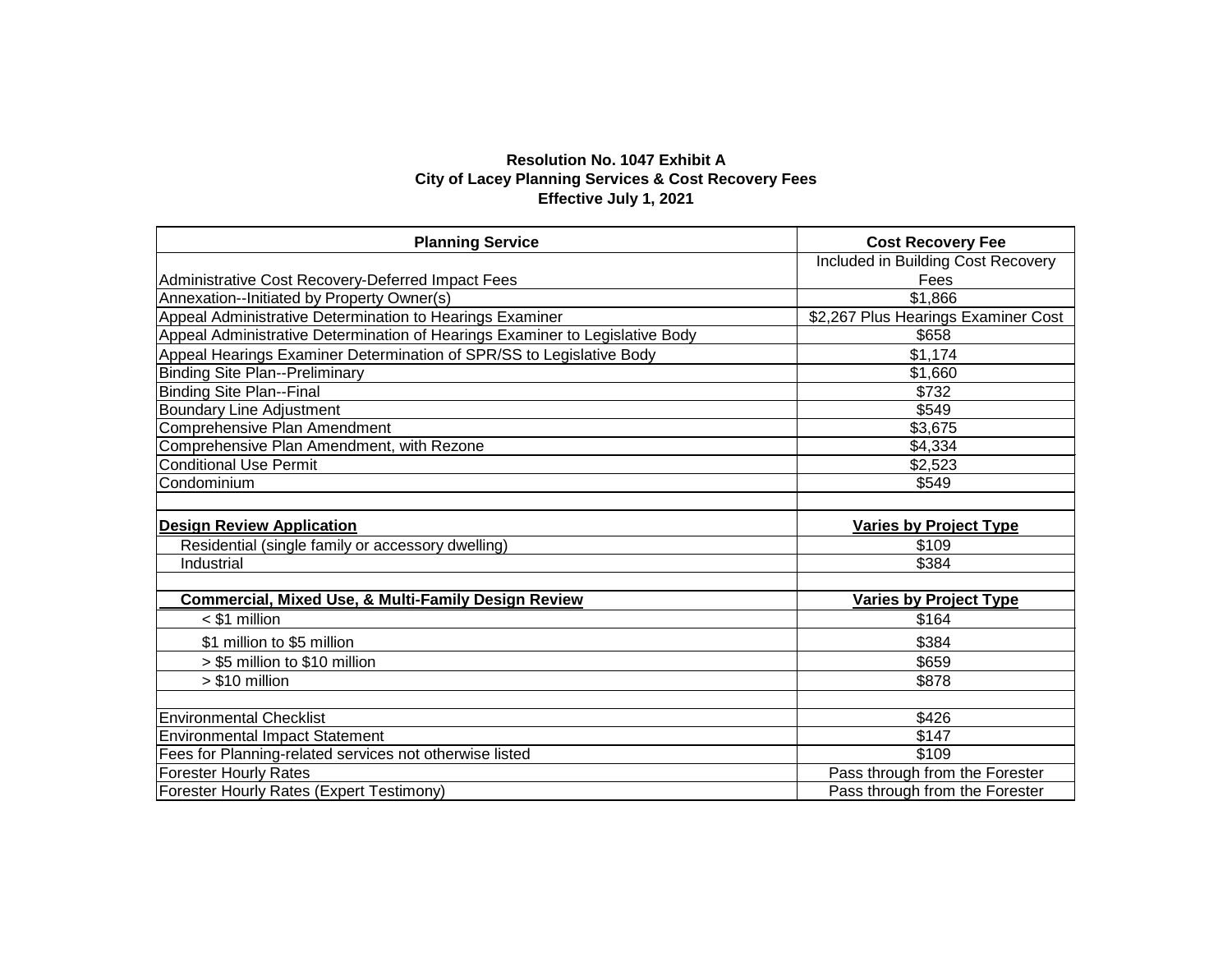| <b>Planning Service</b>                                                                   | <b>Cost Recovery Fee</b>           |
|-------------------------------------------------------------------------------------------|------------------------------------|
| <b>Full Administrative Review</b>                                                         | <b>Varies by Project Value</b>     |
| $<$ \$1 million                                                                           | \$1,770                            |
| \$1 million to \$5 million                                                                | \$2,154                            |
| > \$5 million to \$10 million                                                             | \$2,988                            |
| > \$10 million                                                                            | \$3,800                            |
|                                                                                           | \$219                              |
| JARPA/Shoreline Exemption (Limited Administrative Review)                                 | \$109                              |
| Landclearing (Minor--Single-family lot)                                                   |                                    |
| Landclearing (Part of larger land use application such as SPR, CUP, etc.)                 | \$109                              |
| Landclearing (Stand-alone)                                                                | \$328                              |
| <b>Limited Administrative Review</b>                                                      | \$219                              |
| Parking Lot Permit (Limited Administrative Review)                                        | \$219                              |
| Shoreline Exemption/JARPA (Limited Administrative Review)                                 | \$219                              |
| Sign Departures (Limited Administrative Review)                                           | \$219                              |
| Stormwater Permit (Limited Administrative Review)                                         | \$219                              |
| Street Merchant Permit (Limited Administrative Review)                                    | \$219                              |
| Subdivision Extension (Limited Administrative Review)                                     | \$219                              |
| Master Plan Amendment                                                                     | \$110 (Planner time only)          |
| Out of Pocket (OOP) Costs (i.e. Recording/Releasing liens, Forester, and/or Publishing of | Actual cost--NO administrative fee |
| <b>Required Notices)</b>                                                                  |                                    |
| Parking Lot Permit (Limited Administrative Review)                                        | \$219                              |
| Planned Residential Development--Preliminary                                              | \$549                              |
| Planned Residential Development--Final                                                    | \$219                              |
| <b>Presubmission Conferences</b>                                                          | Free                               |
| <b>Shoreline Conditional Use</b>                                                          | \$2,743                            |
| Shoreline Exemption/JARPA (Limited Administrative Review)                                 | \$219                              |
| Shoreline Master Program Amendment                                                        | \$6,309                            |
| Shoreline Substantial Development Permit                                                  | \$2,743                            |
| <b>Shoreline Variance</b>                                                                 | \$2,743                            |
| <b>Short Subdivision--Preliminary</b>                                                     | $$1,047 + $142$ /lot               |
| <b>Short Subdivision--Final</b>                                                           | $$1,047 + $142$ /lot               |
|                                                                                           |                                    |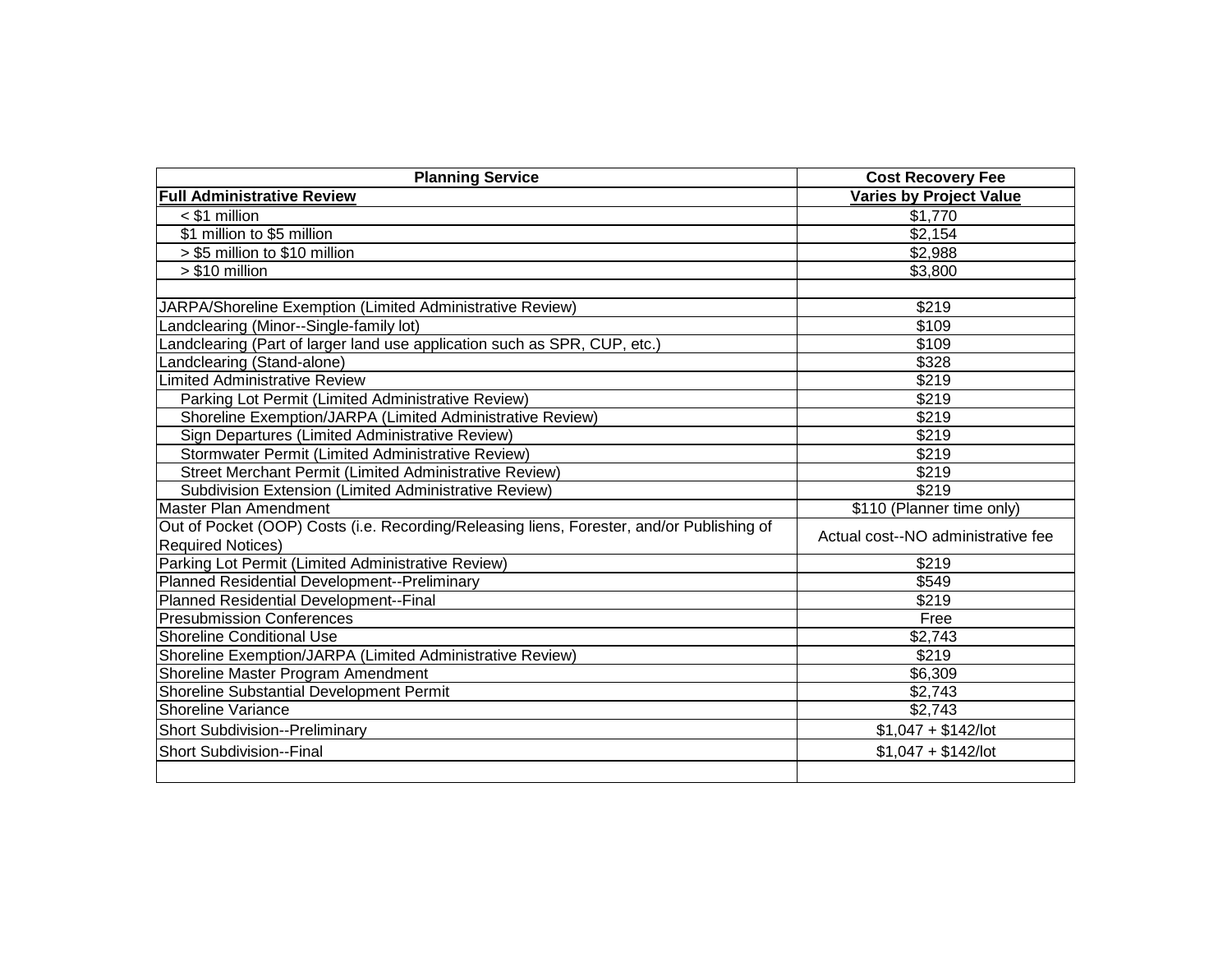| <b>Planning Service</b>                                                             | <b>Cost Recovery Fee</b>             |
|-------------------------------------------------------------------------------------|--------------------------------------|
| Signs                                                                               | <b>Covered Under Building Permit</b> |
| Signs--Electronic Message Component                                                 | <b>Covered Under Building Permit</b> |
| Sign Departures (Limited Administrative Review)                                     | \$219                                |
| Sign Departure--Freeway-Oriented                                                    | \$2,523                              |
| <b>Site Plan Minor Amendment</b>                                                    | \$109                                |
|                                                                                     |                                      |
| <b>Site Plan Review</b>                                                             | <b>Varies by Project Value</b>       |
| $<$ \$1 million                                                                     | \$1,770                              |
| \$1 million to \$5 million                                                          | \$2,154                              |
| > \$5 million to \$10 million                                                       | \$2,977                              |
| $> $10$ million                                                                     | \$3,800                              |
|                                                                                     |                                      |
| Site Plan Review by Hearings Examiner                                               | \$2,523                              |
|                                                                                     |                                      |
| <b>Street Merchant (Limited Administrative Review)</b>                              | \$219                                |
| Stormwater Permit (Limited Administrative Review)                                   | \$219                                |
| Subdivision--Preliminary                                                            | $$2,342 + $43/lot$                   |
| Subdivision--Final                                                                  | $$1,701 + $43/$ lot                  |
| Subdivision Resubmission/Extension (Limited Administrative Review)                  | \$219                                |
| Variance                                                                            | \$1,646                              |
| Village Center application (including changing zoning maps)                         | \$146 (Planner time only)            |
| <b>Wetlands Review--Administrative</b>                                              | \$878                                |
| Wetland Review by SPR Committee                                                     | \$757                                |
| Wetland Review by Hearings Examiner in conjunction with other land use applications | \$659                                |
| Wetland Review by Hearings Examiner                                                 | \$1,097                              |
|                                                                                     |                                      |
| <b>Woodland District Review</b>                                                     | <b>Varies by Project Value</b>       |
| $<$ \$1 million                                                                     | \$1,770                              |
| \$1 million to \$5 million                                                          | \$2,154                              |
| > \$5 million to \$10 million                                                       | \$2,977                              |
| > \$10 million                                                                      | \$3,800                              |
|                                                                                     |                                      |
| <b>Zoning Verification Letter</b>                                                   | \$219                                |
| <b>Zoning Text Amendment</b>                                                        | \$3,675                              |

Notes

(1) All out of pocket (OOP) expenses such as recording, required public advertising, etc. will be passed through to applicant.

(2) Cost recovery fees are adjusted annually, effective on July 1st, reflecting changes in employee costs for the Community and Economic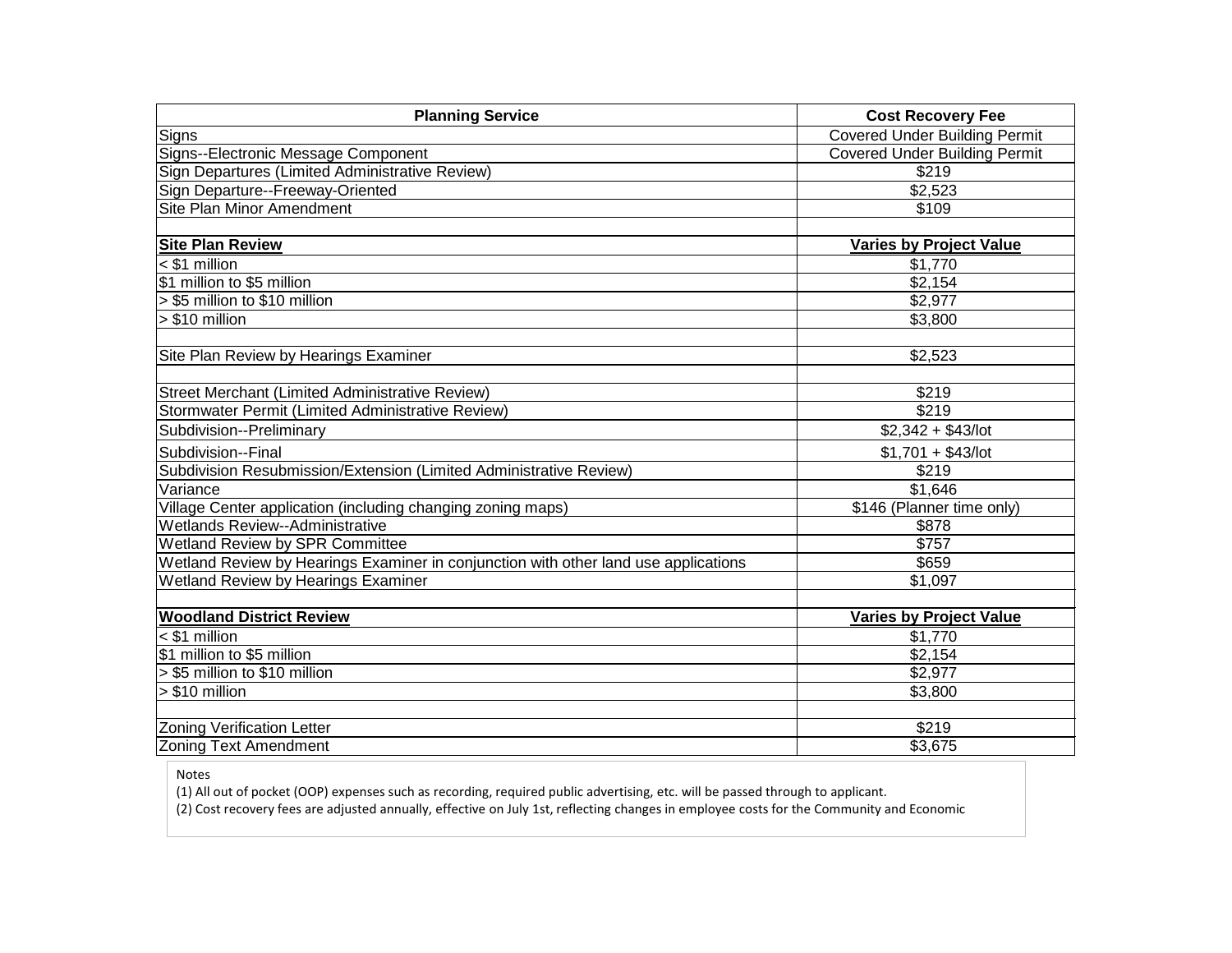## **City of Lacey Building Services & Cost Recovery Fees Effective July 1, 2021 Commercial, Industrial, Multi-Family, Mixed-Use**

| <b>Building Permit (Value of improvements)</b>                                                                                                                                             |                                       | <b>Base</b> | Plus    |
|--------------------------------------------------------------------------------------------------------------------------------------------------------------------------------------------|---------------------------------------|-------------|---------|
| \$10,000 or less                                                                                                                                                                           | \$267                                 | \$162       | \$105   |
| >\$10,000 to \$15,000                                                                                                                                                                      | \$414                                 | \$251       | \$163   |
| >\$15,000 to \$20,000                                                                                                                                                                      | \$535                                 | \$324       | \$211   |
| >\$20,000 to \$25,000                                                                                                                                                                      | \$804                                 | \$488       | \$316   |
| >\$25,000 to \$50,000                                                                                                                                                                      | \$1,072                               | \$650       | \$422   |
| >\$50,000 to \$100,000                                                                                                                                                                     | \$1,860                               | \$1,127     | \$733   |
| >\$100,000 to \$500,000                                                                                                                                                                    | \$6,049                               | \$3,666     | \$2,383 |
| >\$500,000 to \$1 million                                                                                                                                                                  | \$10,494                              | \$6,360     | \$4,134 |
|                                                                                                                                                                                            | \$10,494 for first \$1 million, plus  |             |         |
|                                                                                                                                                                                            | \$6.86 for each additional \$1,000 or |             |         |
| >\$1 million & higher                                                                                                                                                                      | fraction thereof                      | \$6,360     | \$4     |
| Plan check fees are included and remain unchanged at 65% of permit fee. Plan<br>check fees MAY be waived for some simple minor interior work if eligible for over-<br>the-counter issuance |                                       |             |         |
| <b>Demolition</b>                                                                                                                                                                          | \$86                                  |             |         |
| <b>Electrical Permit</b>                                                                                                                                                                   | Varies based on State L&I Rates       |             |         |
| Fire Alarm Permit plus 35% plan check fee                                                                                                                                                  |                                       |             |         |
| $< 2,500$ sf                                                                                                                                                                               | \$105                                 |             |         |
| Per additional 2,500 sf                                                                                                                                                                    | \$27                                  |             |         |
| Fire Code Construction Permits (Sprinkler & suppression etc.) (Includes plan<br>review fee) based on value of system                                                                       |                                       |             |         |
| \$10,000 or less                                                                                                                                                                           | \$267                                 |             |         |
| >\$10,000 to \$15,000                                                                                                                                                                      | \$414                                 |             |         |
| >\$15,000 to \$20,000                                                                                                                                                                      | \$535                                 |             |         |
| >\$20,000 to \$50,000                                                                                                                                                                      | \$605                                 |             |         |
| >\$50,000 to \$100,000                                                                                                                                                                     | \$815                                 |             |         |
| >\$100,000 to \$500,000                                                                                                                                                                    | \$1,125                               |             |         |
| >\$500,000 to \$1 million                                                                                                                                                                  | \$1,434                               |             |         |
|                                                                                                                                                                                            |                                       |             |         |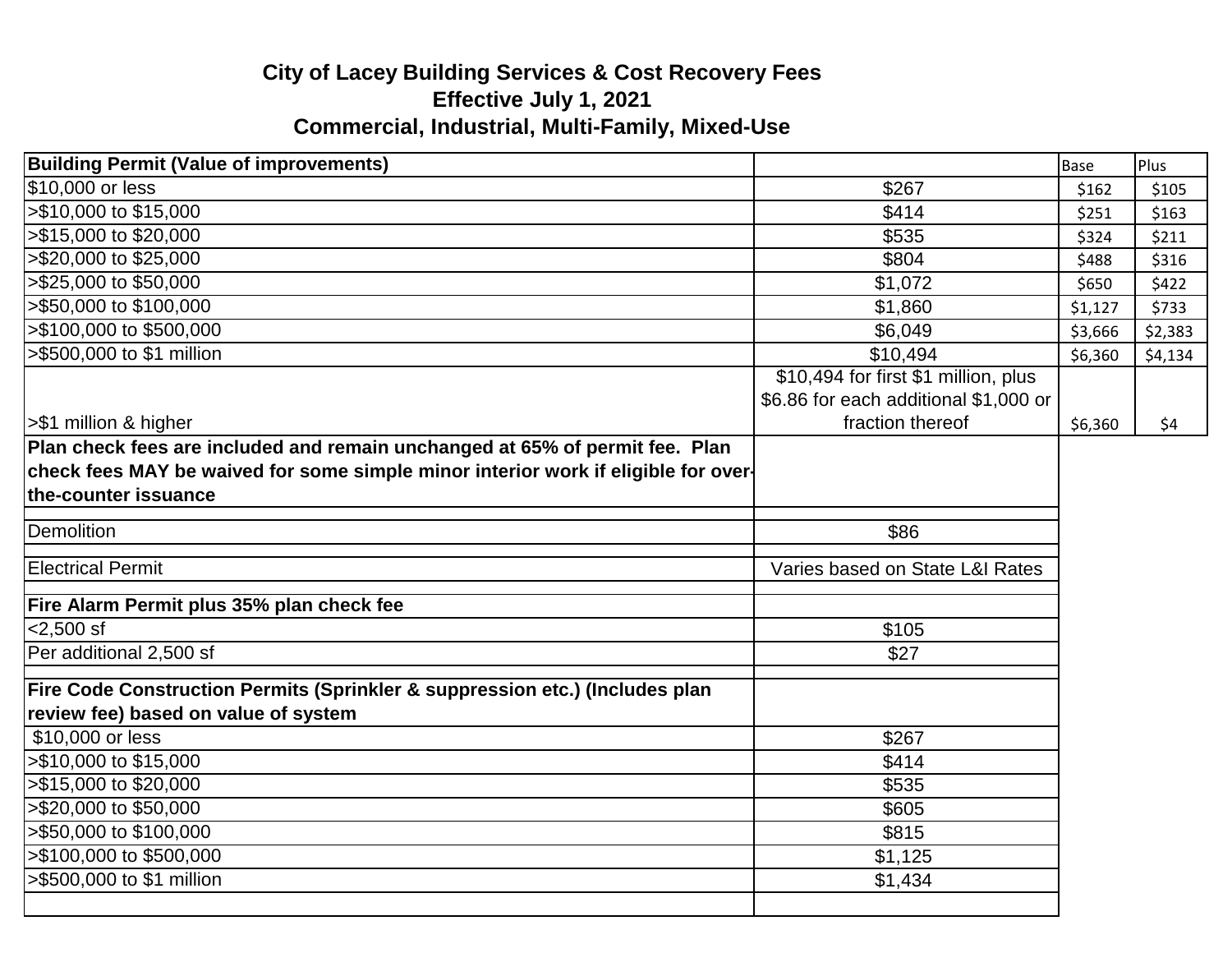| <b>Grading Permit</b>                                                              |                                        |
|------------------------------------------------------------------------------------|----------------------------------------|
| <100 cubic yards                                                                   | \$141                                  |
| $100 \< 1,000$ cubic yards                                                         | \$311                                  |
| $1,000 \< 10,000$ cubic yards                                                      | \$751                                  |
| 10,000 $<$ 100,000 cubic yards                                                     | \$1,728                                |
| 100,000 cubic yards and more                                                       | \$2,886                                |
| <b>Mechanical Permit</b>                                                           |                                        |
| <b>Minimum Mechanical Permit</b>                                                   | \$105                                  |
| <b>Base Permit</b>                                                                 | \$67                                   |
| Plan review % of permit fee                                                        | 65%                                    |
| <b>Plumbing Permit</b>                                                             |                                        |
| Minimum Plumbing Permit                                                            | \$105                                  |
| <b>Base Permit</b>                                                                 | \$46                                   |
| Plan review % of permit fee                                                        | 65%                                    |
| Pools/Spas                                                                         | \$439                                  |
| <b>Signs</b>                                                                       |                                        |
| <b>Freestanding Signs</b>                                                          | \$276                                  |
| <b>Wall Signs</b>                                                                  | \$276 1st sign, \$142/ additional sign |
| <b>Directional Signs</b>                                                           | \$276                                  |
| <b>Sign Alteration</b>                                                             | \$276                                  |
| Electronic Sign Message Component                                                  | \$386                                  |
| <b>Washington State Energy Code</b>                                                | \$211                                  |
|                                                                                    |                                        |
| <b>Misc Fire</b>                                                                   |                                        |
| <b>Annual Fire Inspections</b>                                                     | Free                                   |
| Annual Fire Inspections--Reinspections                                             | \$141                                  |
|                                                                                    | \$141/hour (after hours rate may       |
| Fireworks                                                                          | apply)                                 |
| Tents                                                                              | \$141                                  |
| Inspection outside normal business hours*                                          | \$211/hour                             |
| Reinspection Fee (Work not done/No-show)*                                          | \$141/hour                             |
| Inspection for which no fee is specifically indicated per hour (1/2 hour minimum)* | \$152/hour                             |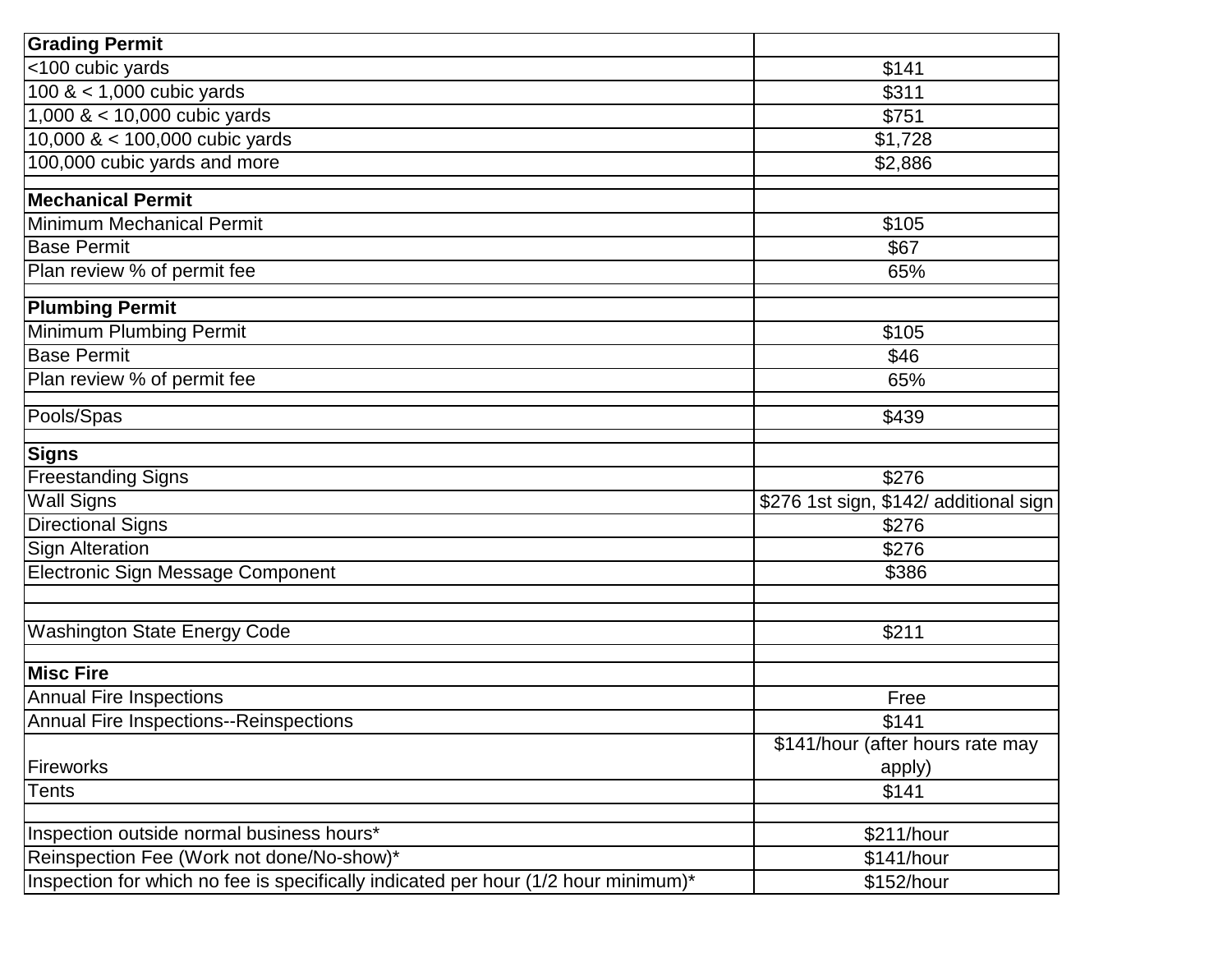## **City of Lacey Building Services & Cost Recovery Fees Effective July 1, 2021**

**For Homeowners & Home Repair/Remodel Contractors**

| <b>Building Service</b>                                            | Fee                             |
|--------------------------------------------------------------------|---------------------------------|
| <b>Adult Family Home</b>                                           | \$493                           |
| Demolition                                                         | \$86                            |
| Electrical (Any changes or additions to electrical systems)        | Varies based on State L&I Rates |
| <b>Manufactured Housing Placement Permit</b>                       |                                 |
| Single Wide                                                        | \$226                           |
| Double Wide                                                        | \$283                           |
| <b>Triple Wide</b>                                                 | \$532                           |
| <b>Premanufactured Addition</b>                                    | \$370                           |
| Mechanical (Over the counter--no plan check)                       | \$105                           |
| Plumbing Permit (Over the counter-no plan check)                   | \$105                           |
| Pools/spas (in addition to base fee)                               | \$56                            |
| <b>Renovation/Remodel of Existing Home (value of improvements)</b> |                                 |
| \$5,000 or less                                                    | \$203                           |
| >\$5,000 to \$10,000                                               | \$267                           |
| >\$10,000 to \$15,000                                              | \$406                           |
| >\$15,000 to \$20,000                                              | \$507                           |
| >\$20,000 to \$25,000                                              | \$609                           |
| >\$25,000 to \$50,000                                              | \$812                           |
| > \$50,000 & higher                                                | \$1,218                         |
|                                                                    |                                 |
| Solar Array Installation plus Electrical (alter 0-200 amp)         | \$157.70                        |

Notes:

1. Cost recovery fees are adjusted annually, effective on July 1st, reflecting changes in employee costs for the Community and Economic Development Department, and rounded to the closest whole dollar.

2. A state-mandated fee is added to each permit issued.